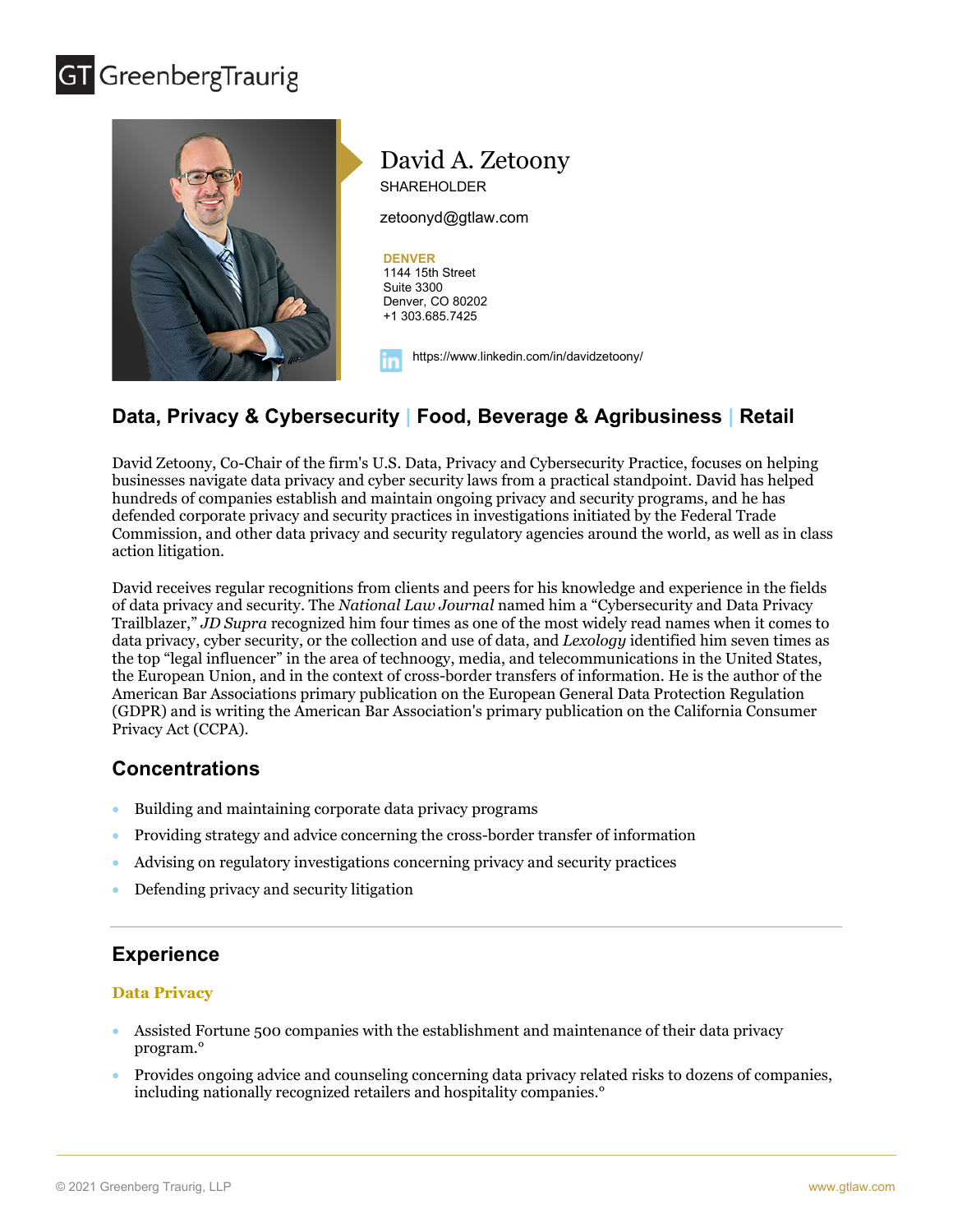## **GT** GreenbergTraurig

- Represented leading consumer tracking technology company before the FTC in a privacy investigation.°
- Represented facial recognition technology provider before the FTC in a privacy investigation.°

#### **Data Security**

- Represented one of the largest human resource outsourcing companies before the FTC following data security breach.<sup>o</sup>
- Defended international financial company in data security breach investigation initiated by the FTC.°
- Assisted hundreds of companies in responding to data security incidents and breaches.°
- Conducted detailed assessments of data security breach preparations of numerous companies including national retailers with more than 2,000 locations, and Top 5 department store chains.°

#### **Advertising / Consumer Protection**

- Represented top clothing retailer before the FTC in a fur-labeling investigation.°
- Represented leading automotive company in the defense of a \$20 million national advertising campaign.°
- Represented leading cosmetics company in an investigation initiated by the National Advertising Division of the Better Business Bureau.°
- Represented a cosmetic company in connection with FTC investigation of body image related claims.°

*°The above representations were handled by Mr. Zetoony prior to his joining Greenberg Traurig, LLP.*

## **Recognition & Leadership**

#### **Awards & Accolades**

- Selected, *JD Supra*, "Top Authors," 2020, 2019, 2018
- Selected, *Lexology*, "Top Legal Influencer"
	- TMT US, Q1 2020
	- TMT US, Q4 2019
	- TMT Cross-Border, Q2 2019
	- TMT Europe,  $Q1 2019$
	- TMT Cross-Border, Q4 2018
	- TMT Europe,  $Q_3$  2018
- Named, Client Service All Star, *BTI Client Service All-Stars Report*, 2020
- Selected, *The National Law Journal*, "Cybersecurity & Data Privacy Trailblazer," 2016
- Recipient, Catholic Charities, Outstanding Pro Bono Partner Award, 2011

#### **Professional & Community Involvement**

• Advisory Board Member, Silicon Flatirons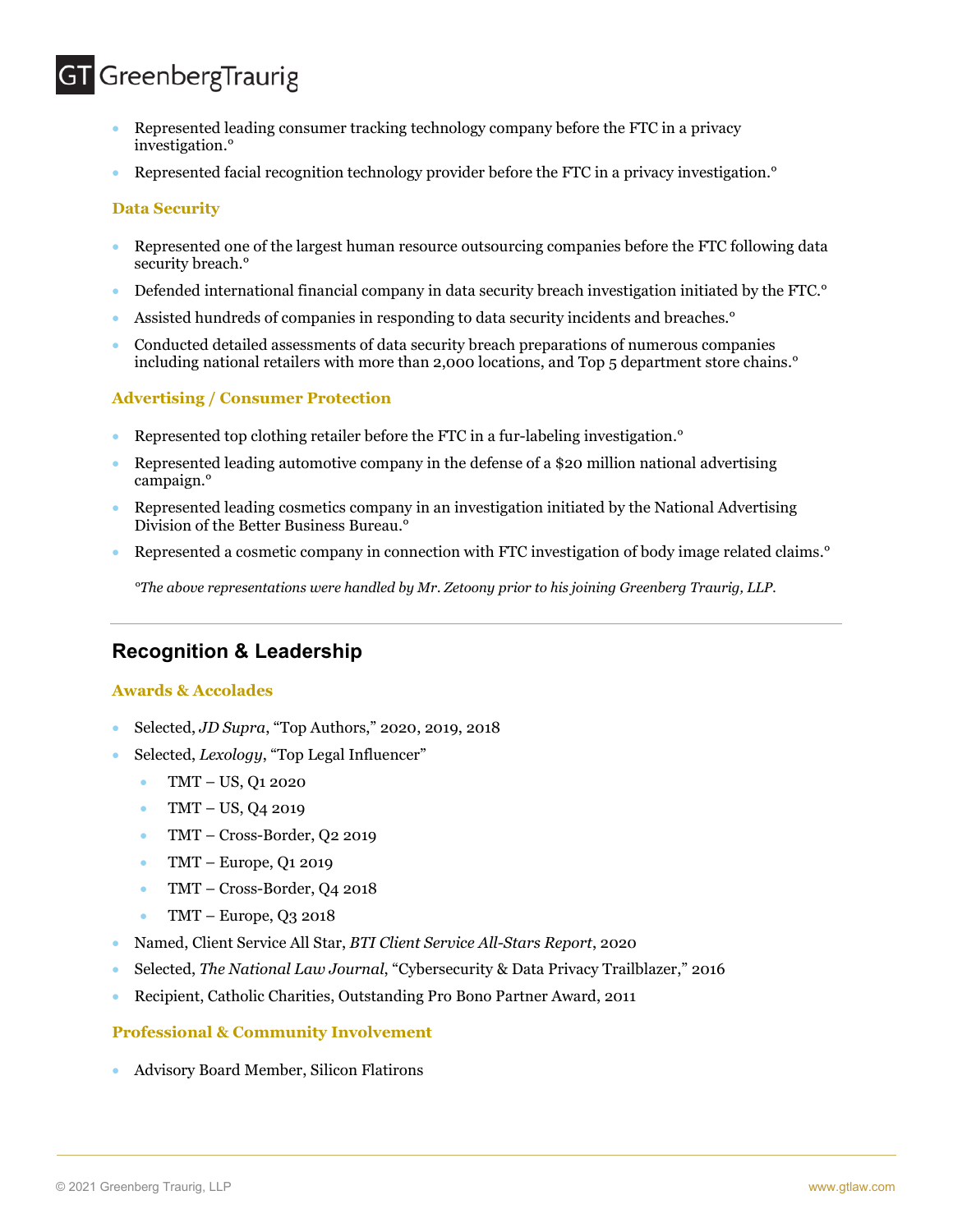## **Credentials**

#### **Education**

- J.D., University of Virginia, 2003
- B.A., *cum laude*, Rice University, 2000

#### **Admissions**

- Colorado
- District of Columbia

### **News, Insights & Presentations**

David regularly writes and speaks on issues related to privacy, security, and cross-border information transfers.

#### **News**

| 10.09.20 | Greenberg Traurig Hires 5 More Privacy and Data-Security Lawyers, Bulking Up in a<br>Practice Area That's Booming as Clients Rush to Navigate New Regulation and Safeguard<br>Sensitive Information, Business Insider |
|----------|-----------------------------------------------------------------------------------------------------------------------------------------------------------------------------------------------------------------------|
| 09.30.20 | Greenberg Traurig Hires New Data Privacy Leaders, Recruiting From Bryan Cave, The<br>American Lawyer                                                                                                                  |
| 09.30.20 | Greenberg Traurig adds Bryan Cave pair to lead U.S. privacy and security practice, <i>Thomson</i><br>Reuters Westlaw Today                                                                                            |

#### **Insights**

| 05.28.21 | New York City Enacts Tenant Data Privacy Act   GT Alert                                                                                                                               |
|----------|---------------------------------------------------------------------------------------------------------------------------------------------------------------------------------------|
| 02.04.21 | What to think about before jumping on the new privacy law bandwagon   <b>Published Article</b>                                                                                        |
| 01.05.21 | The SolarWinds Attack: Why Israeli Companies Should Pay Attention, GT Israel Law Blog<br><b>Blog</b>                                                                                  |
| 12.29.20 | The Compromise of SolarWinds Orion   Published Article                                                                                                                                |
| 12.01.20 | What types of information do law firms collect that may be subject to the GDPR?, Data<br>Privacy Dish   $Blog$                                                                        |
| 12.01.20 | Is the percentage of websites that have a cookie banner increasing or decreasing?, Data<br>Privacy Dish   Blog                                                                        |
| 11.30.20 | What percentage of websites have a cookie banner?, Data Privacy Dish   Blog                                                                                                           |
| 11.24.20 | If a service provider agreed to a data processing addendum that complied with the CCPA will<br>a new addendum be needed for the CPRA that includes additional use restrictions?, Data |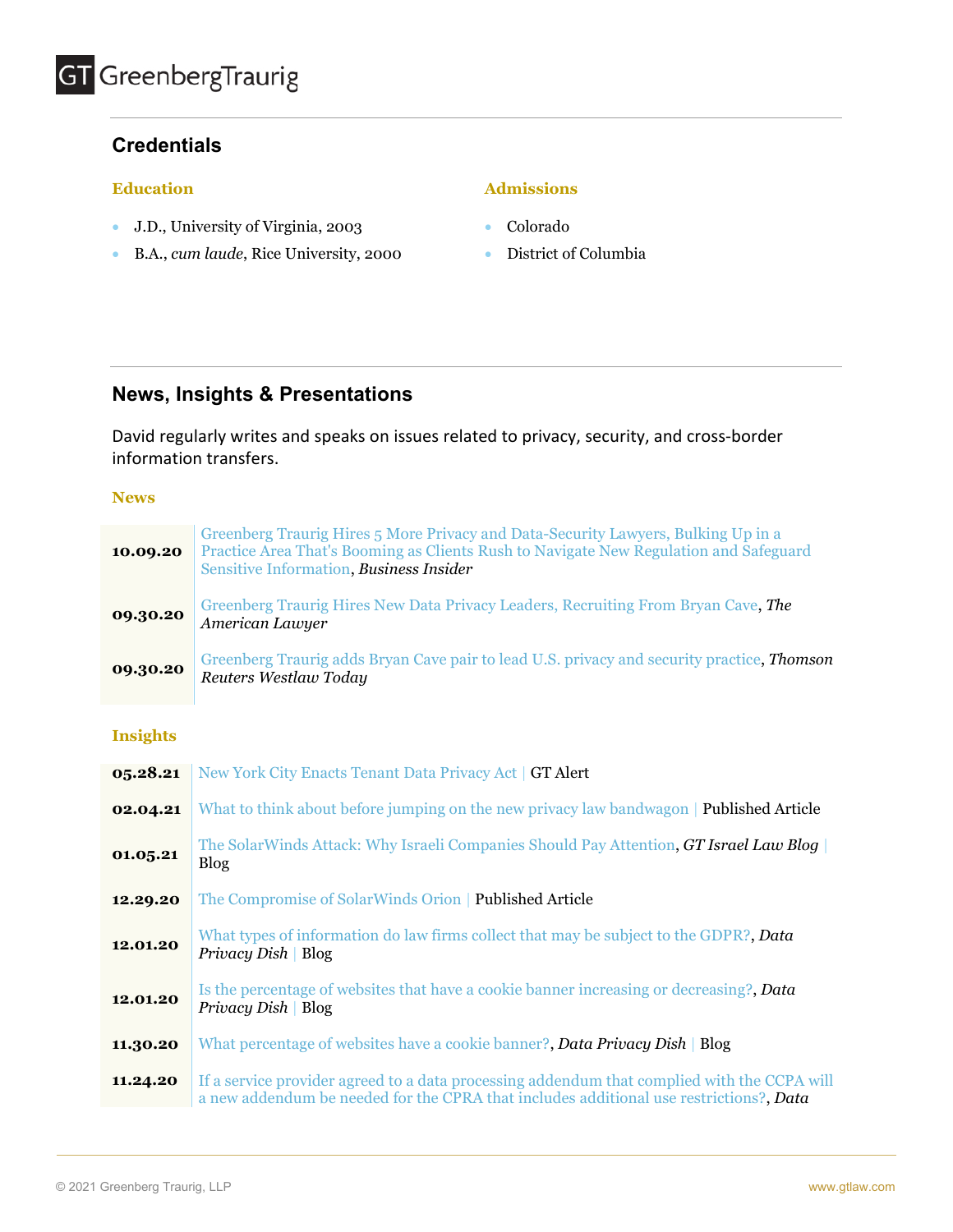# GT GreenbergTraurig

|          | Privacy Dish   Blog                                                                                                                                                                                                       |
|----------|---------------------------------------------------------------------------------------------------------------------------------------------------------------------------------------------------------------------------|
| 11.23.20 | If a service provider agreed to a data processing addendum that complied with the CCPA will<br>a new addendum be needed for the CPRA that specifically prohibits selling or sharing of<br>data?, Data Privacy Dish   Blog |
| 11.19.20 | Does the CPRA require data minimization with regard to the storage of information?, Data<br>Privacy Dish   Blog                                                                                                           |
| 11.18.20 | Under the CPRA can a consumer object to a company sharing sensitive personal information<br>with AdTech companies for their use in constructing a consumer profile?, Data Privacy Dish<br>Blog                            |
| 11.17.20 | Under the CPRA can a consumer object to a company using sensitive personal information<br>for behavioral or targeted advertising?, Data Privacy Dish   Blog                                                               |
| 11.16.20 | Under the CPRA can a consumer object to a company using sensitive personal information<br>for data analytics?, Data Privacy Dish   Blog                                                                                   |
| 11.12.20 | Is the CPRA's right to object to the continued use of sensitive personal information an<br>absolute right?, Data Privacy Dish   Blog                                                                                      |
| 11.11.20 | Does the CPRA give consumers a right to object to a business's continuing use of sensitive<br>personal information?, Data Privacy Dish   Blog                                                                             |
| 11.10.20 | Does the CPRA require that companies get opt-in consent from consumers before collecting<br>their sensitive personal information?, Data Privacy Dish   Blog                                                               |
| 11.09.20 | Does the CPRA require companies to publish the data retention period that applies to the<br>personal information it collects from consumers?, Data Privacy Dish   Blog                                                    |
| 11.06.20 | Now that the CPRA has passed, are all companies required to post a 'Limit the Use of My<br>Sensitive Personal Information' link on their homepage?, Data Privacy Dish   Blog                                              |
| 11.05.20 | What additional requirements were imposed upon businesses by the CPRA?, Data Privacy<br>$Disk \,   \, Blog$                                                                                                               |
| 10.30.20 | Does a business violate the CCPA if it does not recognize, and respond to, the draft GPC<br>signal?, Data Privacy Dish   Blog                                                                                             |
| 10.29.20 | How can a business identify if a GPC signal has been sent?, Data Privacy Dish   Blog                                                                                                                                      |
| 10.28.20 | Is there a standard format for sending (or receiving) a global privacy opt out or do not sell<br>signal?, Data Privacy Dish   Blog                                                                                        |
| 10.27.20 | Does the CCPA require data minimization with regard to the storage of information?, Data<br>Privacy Dish   Blog                                                                                                           |
| 10.26.20 | Does the CCPA require data minimization with regard to the collection and use of<br>information?, Data Privacy Dish   Blog                                                                                                |
| 10.23.20 | Does the CCPA confer a right of rectification?, Data Privacy Dish   Blog                                                                                                                                                  |
| 10.22.20 | What rights would the CPRA provide for sensitive category data?, Data Privacy Dish   Blog                                                                                                                                 |